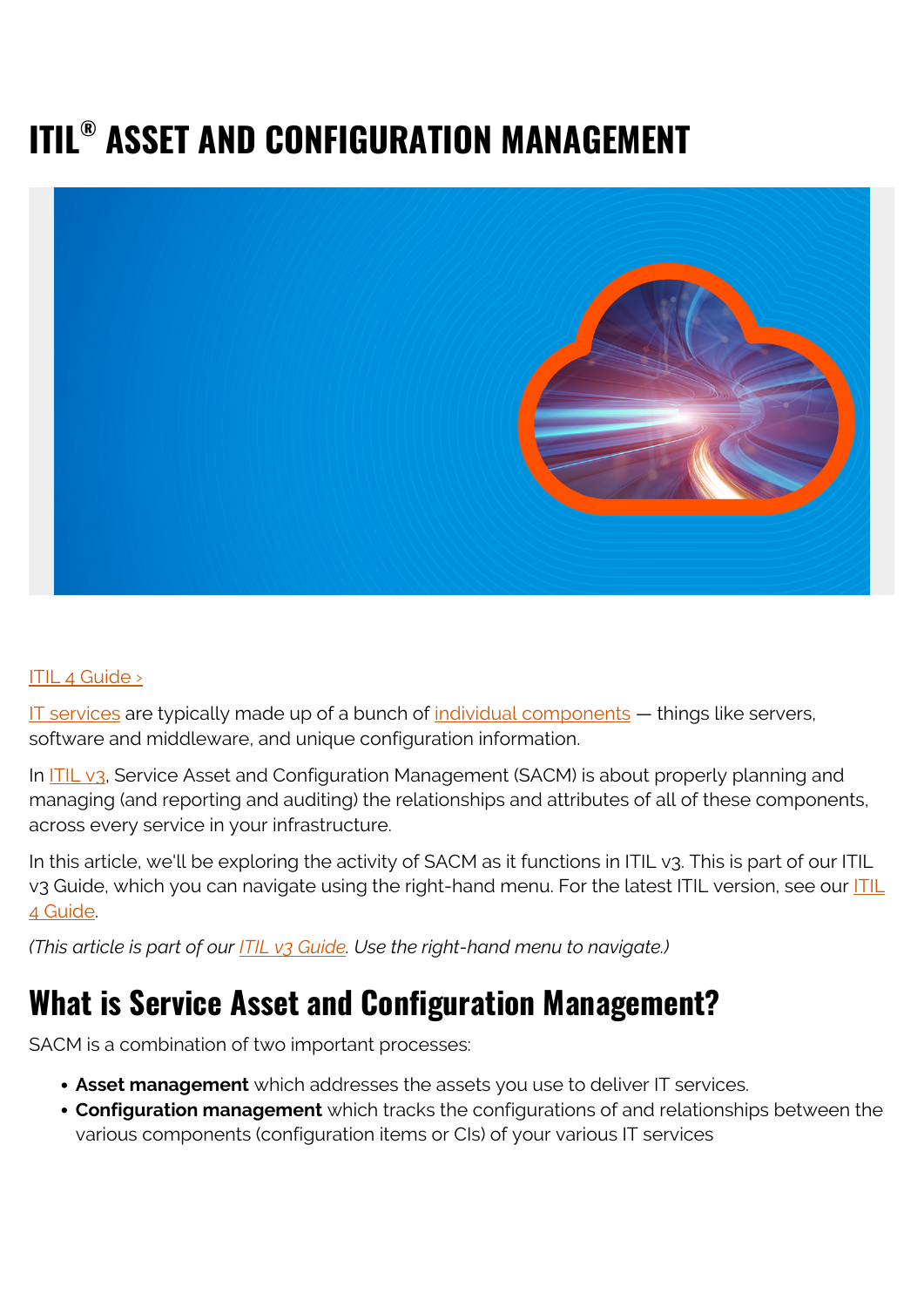### **Download Now: ITIL 4 Best Practice e-Books**

These all-new for 2020 ITIL e-books highlight important elements of ITIL 4 best practices. Quickly understand key changes and actionable concepts, written by ITIL 4 contributors.



[Free Download ›](https://www.bmc.com/forms/itil-free-ebook.html) According to ITIL, SACM is:

*The process responsible for ensuring that the assets required to deliver services are properly controlled, and that accurate and reliable information about those assets is available when and where it is needed. This information includes details of how the assets have been configured and the relationships between assets.*

This critical practice spans the entire service lifecycle. Nailing SACM is important to the health of both your individual services and your entire IT organization — and as such, it's often one of the first ITIL processes implemented in top IT organizations.

# **Goals of SACM**

At its core, SACM is about ensuring that you are able to identify and control all assets across your infrastructure, and can manage their integrity through effective recording, reporting, and auditing.

More specifically, ITIL dictates that the objectives of SACM are to:

- Ensure that assets under the control of the IT organization are identified, controlled and properly cared for throughout their lifecycle.
- Identify, control, record, report, audit and verify [services](https://www.bmc.com/blogs/it-service/) and other [configuration items \(CIs\),](https://www.bmc.com/blogs/ci-configuration-item/) including versions, baselines, constituent components, their attributes and relationships.
- Account for, manage and protect the integrity of CIs through the service lifecycle by working with change management to ensure that only authorized components are used and only authorized changes are made.
- Ensure the integrity of CIs and configurations required to control the services by establishing and maintaining an accurate and complete [configuration management system \(CMS\)](https://www.bmc.com/blogs/configuration-management/).
- Maintain accurate configuration information on the historical, planned, and current state of services and other CIs.
- Support efficient and effective service management processes by providing accurate configuration information to enable people to make decisions at the right time — for example, to authorize changes and releases, or to resolve incidents and problems.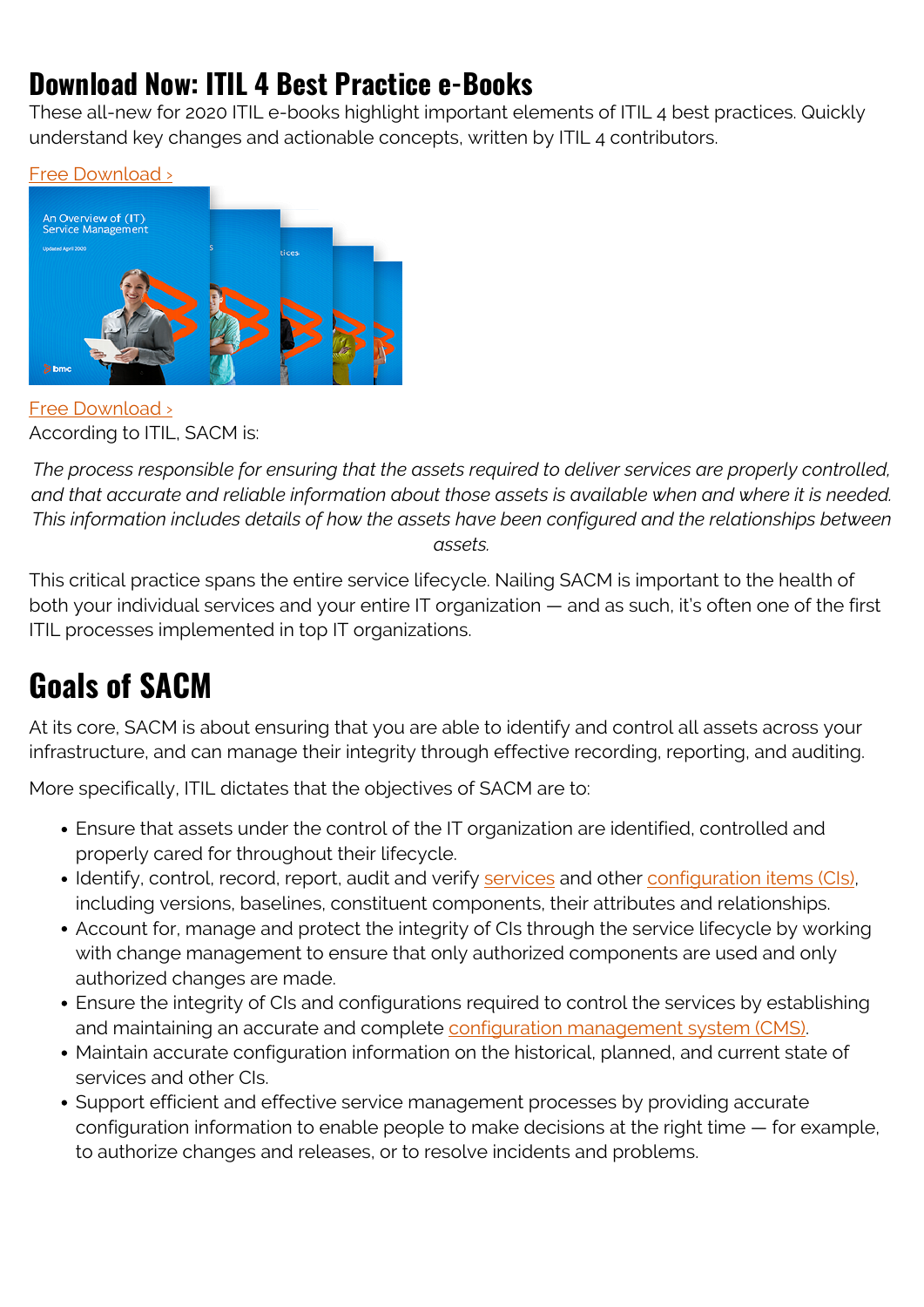# **SACM definitions**

Before we dive deeper, it's helpful to get a few definitions out of the way that you'll see regularly throughout this process and beyond. There are a ton of definitions, but we'll limit it to the most important ones for a basic functional understanding of the ITIL Asset and Configuration Management.

### **Configuration Management System (CMS)**

A **Configuration Management System** is basically just a set of tools (like databases, files, etc.) that are used to gather, update, and analyze data about all of your configuration items and their relationships. A CMS may also include information about:

- Incidents
- Problems
- Known errors
- Changes
- Releases
- Sometimes even corporate data about employees, suppliers, locations and business units, customers, and users

This is different from a CMDB.

#### **Configuration Management Database (CMDB)**

A [CMDB](https://www.bmc.com/blogs/what-is-a-cmdb-and-how-to-optimize-it-for-service-delivery/) is a database that stores configuration records. One or more CMDB's may be part of the overarching CMS.

### **Configuration records**

**Config records** describe your CIs by recording information about:

- Attributes, like name, location, version number, etc.
- Relationships among your CIs

### **Configuration items (CIs)**

CIs are simply any component that needs to be managed in order to deliver an IT service. A server, a virtual server, or even the configuration of an application could be considered a CI, for example.

There are different types of CIs, including:

- **Service lifecycle CIs** such as business cases, service management plans, service lifecycle plans, service design package, release and change plans, and test plans, etc.
- **Organizational CIs** like the organization's business strategy, regulatory requirements that need to be managed to, etc.
- **External CIs** such as external customer requirements and agreements, releases from suppliers or sub-contractors, and external services.
- **Interface CIs** that are required to deliver the end-to-end service across a service provider interface (SPI), such as an escalation document that specifies how incidents will be transferred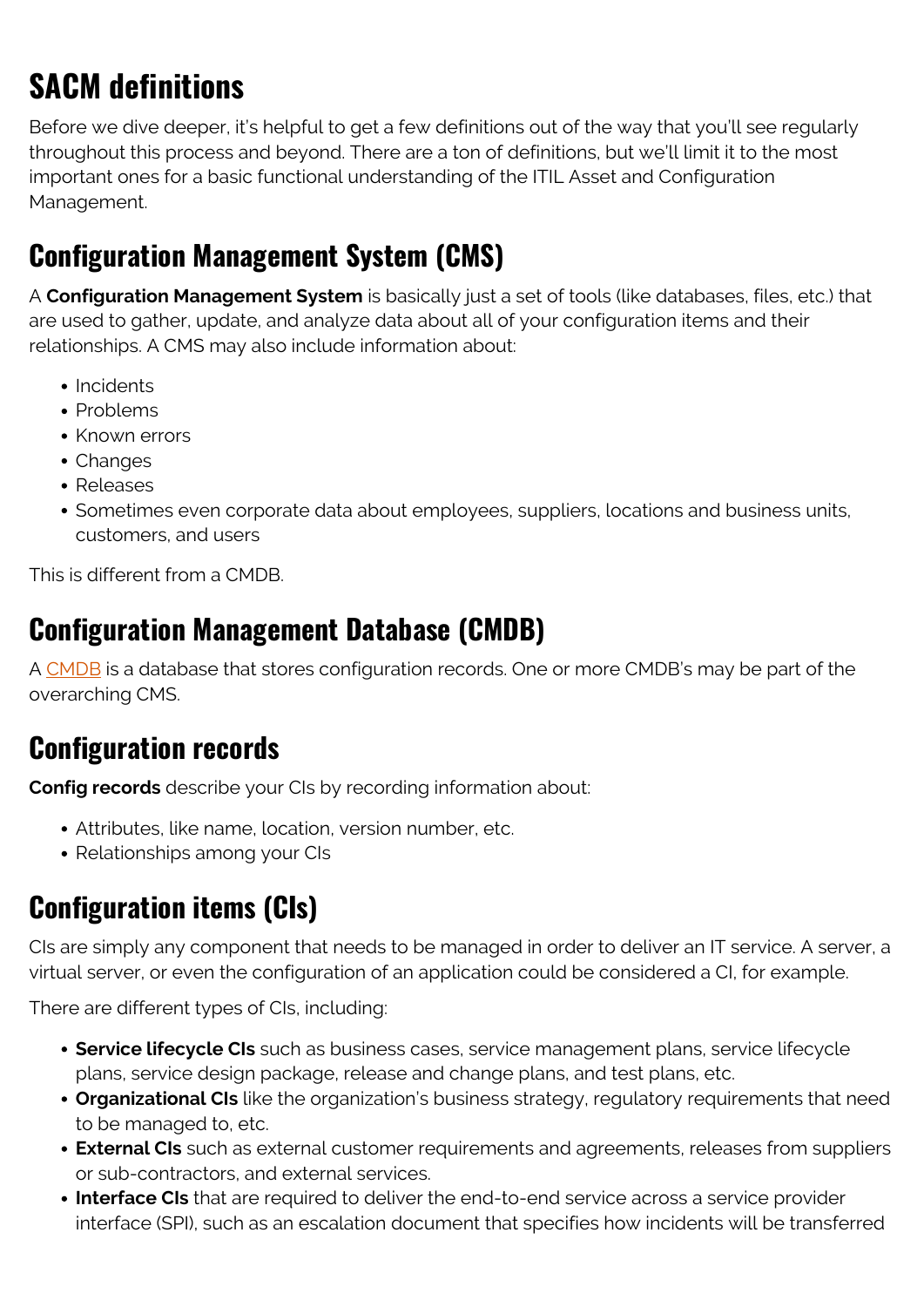### **Service assets**

**Service assets** can be any resources or capabilities that contribute to the delivery of a service. Unlike CIs, which can be specifically managed by IT, service assets can't always. The knowledge of an IT worker, for example, is a service asset. The overall ability for a team to respond to an incident or problem is a service asset.

# **SACM scope**

If it's an asset that you use during the Service Lifecycle, it typically falls under the scope of SACM. Most things are fair game, including virtual assets, but there are some exceptions to the scope of SACM:

- Service assets that are not CIs are excluded from the scope. For example, the knowledge used by an experienced service desk agent to manage incidents.
- Assets that are not under the control of change management are excluded, such as information stored on a server.
- Non-IT assets in general are excluded. Everything else is fair game, including virtual assets.

In general, the scope of SACM includes management of the complete lifecycle of every CI including interfaces to internal and external service providers where there are assets and configuration items that need to be controlled.

# **SACM benefits**

Benefits of service asset and config management include:

- Better cost management of services
- Improved planning and delivery of changes and releases
- More efficient resolution of incidents and problems, meeting SLAs more frequently
- Less risk of non-compliance to important legal, regulatory, and procedural standards

Along the way, service asset and configuration management will interface with nearly all of your other IT process, including change management, financial management, incident and problem management, and more.

# **Key activities of SACM**

There are six main activities in service asset and configuration management:

### **Planning**

For each of the services you offer, ITIL suggests that you create a Service Management Plan which is essentially just a document that addresses the critical components of a service before you implement it. It typically covers:

• The scope and objective of a service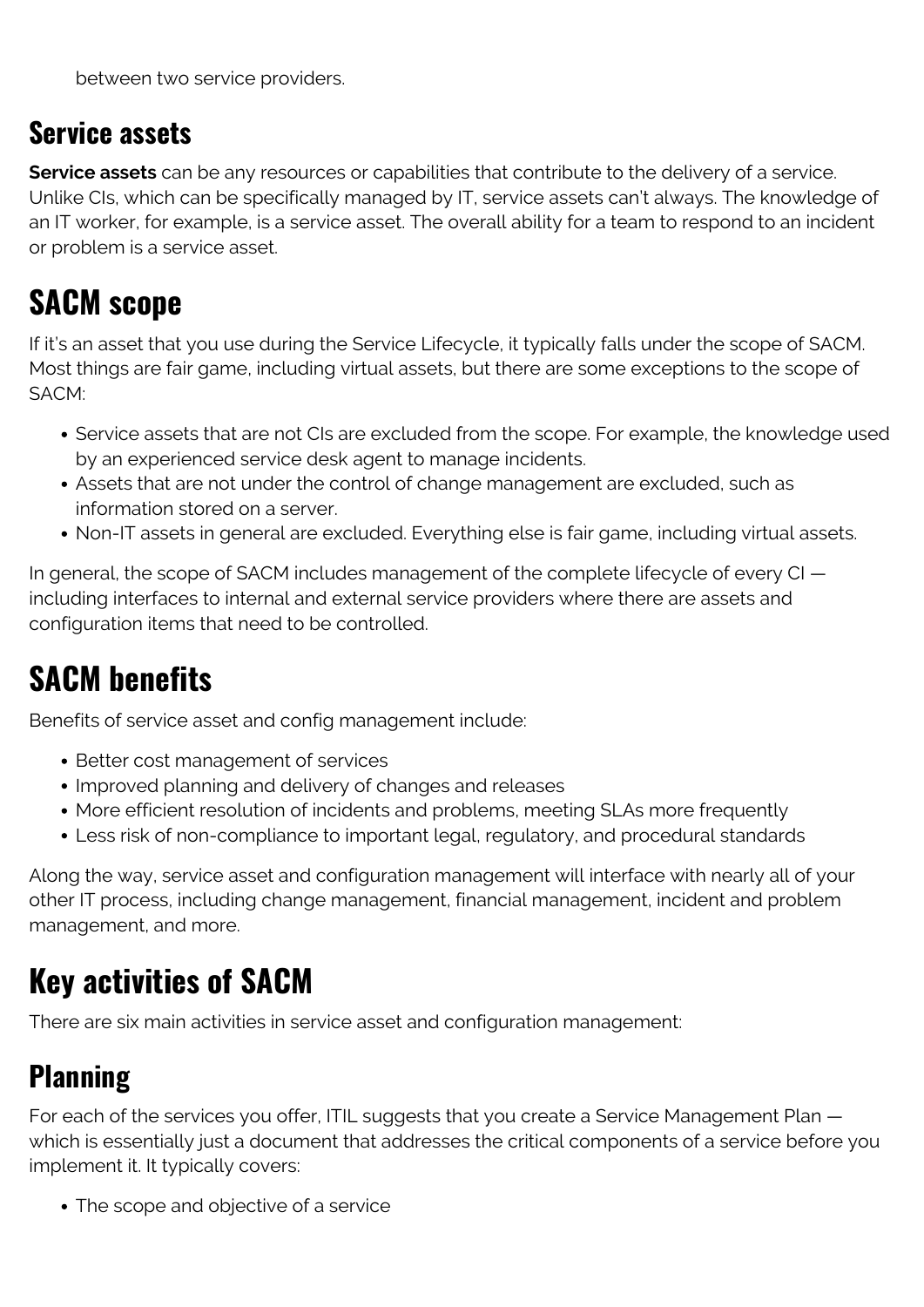- The activities and procedures (and even roles and people) required
- The relationship with other processes
- The tools and CIs also involved

Service Management Plans typically go into quite a bit more detail, though — outlining explicitly how the change management and configuration management processes will interface, how and when CI data will be audited, and much more.

### **Identifying**

This is essentially creating a complete "inventory" of all the CI's in your infrastructure. In this activity, you are essentially recording every bit of data about your CIs that is necessary for effective operations — from the version of a piece of hardware or software to all the documentation, configurations, ownership details, etc.

To do so, ITIL recommends that you give all CIs **unique identifiers** (for example, numbers) and record all the relevant attributes of the CI (including the owner). Attributes you may want to capture include:

- The unique CI identifier and CI type. Every CI should have a unique identification number that makes it easily identifiable.
- The name and description of the CI
- Version numbers, since multiple versions of the same CI often exist
- Location and owner information, so you know where to find it
- Current status (ordered, in production, etc.)
- When necessary, supplier information, related documentation, etc.

### **Control**

Here, ITIL recommends that all CIs follow a strict process for being added, changed, and removed from your CMS or CMDB. The goal is to ensure that changes of any kind don't occur without following your approved procedures for a wide variety of processes like license management, change management, version management, and even deployment.

Along the way, you will need to create your own policies and procedures for things like:

- **Controlling software licenses** to avoid noncompliance and prevent financial waste.
- **Controlling access** to facilities and systems.
- **Capturing the baseline of your assets and CIs before releases** to give you an accurate way to verify the success of actual deployments.

### **Status accounting and reporting**

Throughout the lifecycle of every CI, ITIL encourages you to keep track of the complete status including what changes have been proposed, the status of approved changes, etc.Being able to view and provide status reports gives you important insight into both the current and historical state of your CI's, and can even help you detect unauthorized CI's along the way.Reports typically include things like:

• An inventory of CIs and their baseline configurations